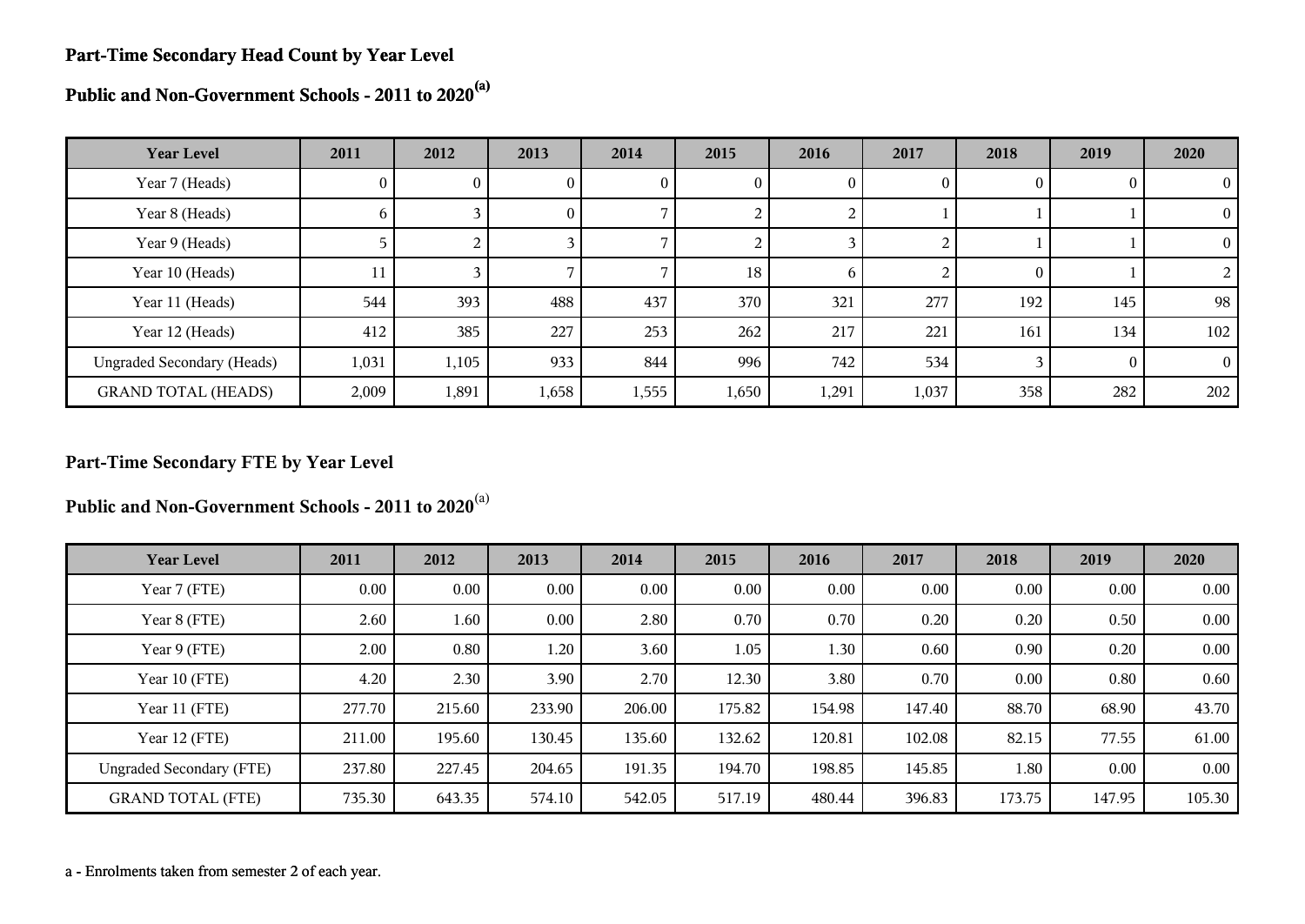#### **Part-Time Secondary Head Count by Year Level**

# **Public Schools - 2011 to 2020(a)**

| <b>Year Level</b>                 | 2011         | 2012  | 2013         | 2014         | 2015  | 2016         | 2017  | 2018     | 2019     | 2020     |
|-----------------------------------|--------------|-------|--------------|--------------|-------|--------------|-------|----------|----------|----------|
| Year 7 (Heads)                    | 0.           |       | 0            |              |       | $\mathbf{0}$ |       | $\theta$ |          | $\theta$ |
| Year 8 (Heads)                    | <sub>0</sub> |       | $\mathbf{0}$ |              |       | $\theta$     |       |          |          | 0        |
| Year 9 (Heads)                    |              |       |              |              |       |              |       |          |          | $\theta$ |
| Year 10 (Heads)                   | 11           |       | $\mathbf b$  | <sub>0</sub> | 14    |              |       | $\theta$ |          |          |
| Year 11 (Heads)                   | 541          | 386   | 486          | 435          | 367   | 306          | 263   | 178      | 132      | 94       |
| Year 12 (Heads)                   | 406          | 383   | 222          | 246          | 257   | 198          | 208   | 153      | 127      | 100      |
| <b>Ungraded Secondary (Heads)</b> | 1,031        | 1,097 | 933          | 844          | 996   | 742          | 532   | $\Omega$ | $\Omega$ | $\Omega$ |
| <b>GRAND TOTAL (HEADS)</b>        | 2,000        | 1,871 | 1,650        | 1,545        | 1,636 | 1,249        | 1,004 | 333      | 260      | 196      |

### **Part-Time Secondary FTE by Year Level**

**Public Schools - 2011 to 2020**(a)

| <b>Year Level</b>               | 2011     | 2012     | 2013     | 2014   | 2015   | 2016   | 2017   | 2018     | 2019     | 2020   |
|---------------------------------|----------|----------|----------|--------|--------|--------|--------|----------|----------|--------|
| Year 7 (FTE)                    | $0.00\,$ | $0.00\,$ | $0.00\,$ | 0.00   | 0.00   | 0.00   | 0.00   | 0.00     | 0.00     | 0.00   |
| Year 8 (FTE)                    | 2.60     | 0.60     | $0.00\,$ | 2.80   | 0.40   | 0.00   | 0.00   | 0.20     | 0.00     | 0.00   |
| Year 9 (FTE)                    | 2.00     | 0.80     | 1.20     | 3.60   | 0.75   | 0.70   | 0.00   | 0.90     | 0.00     | 0.00   |
| Year 10 (FTE)                   | 4.20     | 1.50     | 3.70     | 2.30   | 9.70   | 0.80   | 0.50   | 0.00     | 0.80     | 0.60   |
| Year 11 (FTE)                   | 276.20   | 210.00   | 232.70   | 204.60 | 174.22 | 143.38 | 137.00 | 77.70    | 58.90    | 40.50  |
| Year 12 (FTE)                   | 208.60   | 194.60   | 127.95   | 131.10 | 130.42 | 106.91 | 93.08  | 76.75    | 72.75    | 60.20  |
| <b>Ungraded Secondary (FTE)</b> | 237.80   | 223.45   | 204.65   | 191.35 | 194.70 | 198.85 | 144.65 | $0.00\,$ | $0.00\,$ | 0.00   |
| <b>GRAND TOTAL (FTE)</b>        | 731.40   | 630.95   | 570.20   | 535.75 | 510.19 | 450.64 | 375.23 | 155.55   | 132.45   | 101.30 |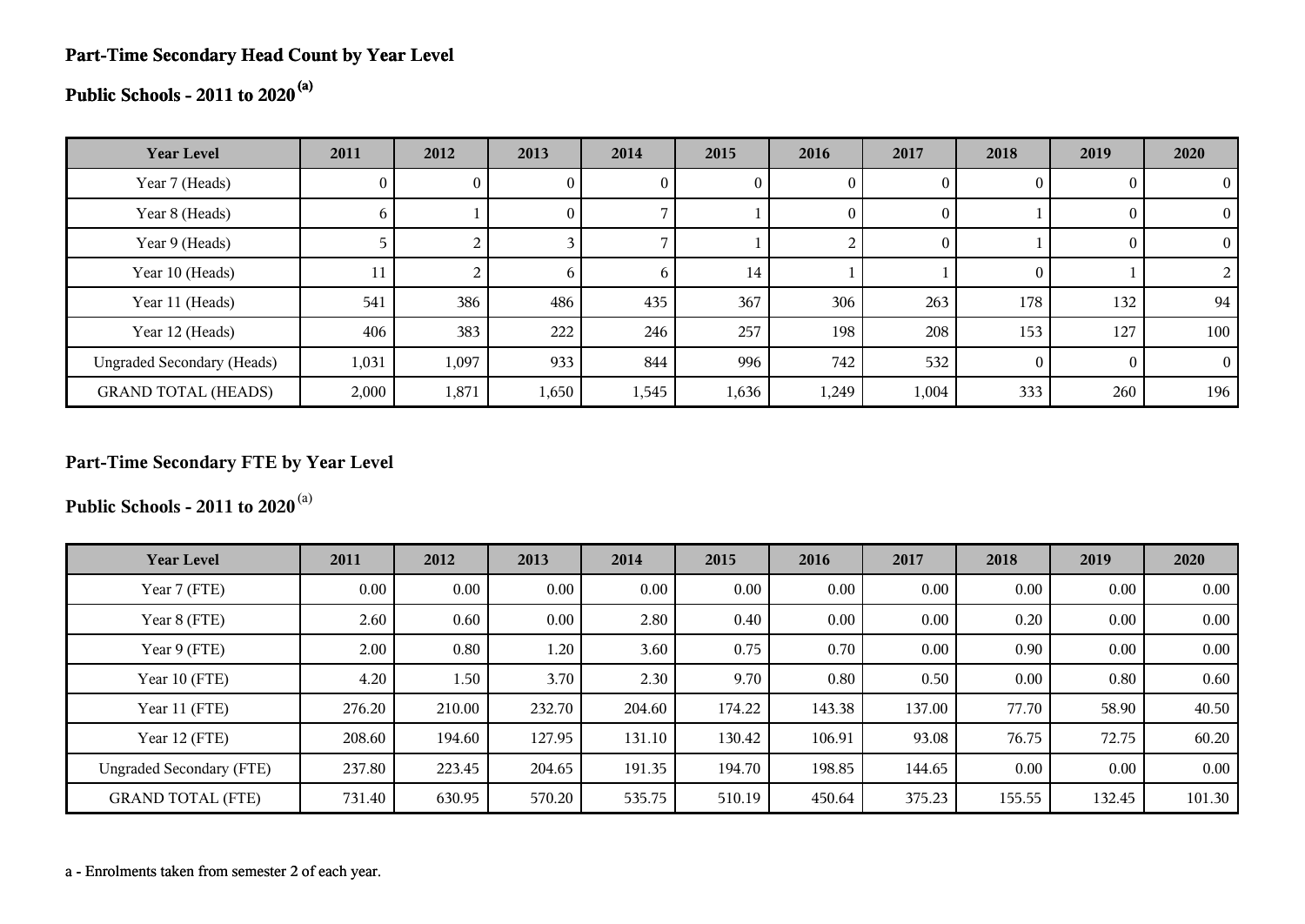#### **Part-Time Secondary Head Count by Year Level**

**Non-Government Schools - 2011 to 2020(a)**

| <b>Year Level</b>                 | 2011         | 2012 | 2013 | 2014         | 2015 | 2016 | 2017 | 2018 | 2019 | 2020     |
|-----------------------------------|--------------|------|------|--------------|------|------|------|------|------|----------|
| Year 7 (Heads)                    | U.           |      |      | U            |      |      |      |      |      |          |
| Year 8 (Heads)                    | $\mathbf{0}$ |      | U.   | $\mathbf{0}$ |      |      |      |      |      | $\Omega$ |
| Year 9 (Heads)                    | $\theta$     | U    | O.   | U            |      |      |      | U    |      | $^{(1)}$ |
| Year 10 (Heads)                   | $\theta$     |      |      |              |      |      |      |      |      | $^{(1)}$ |
| Year 11 (Heads)                   |              |      |      |              |      | 15   | 14   | 14   | 13   |          |
| Year 12 (Heads)                   | h.           |      |      |              |      | 19   | 13   | x    |      |          |
| <b>Ungraded Secondary (Heads)</b> | 0            | 8    |      | O            |      |      |      |      |      | 0        |
| <b>GRAND TOTAL (HEADS)</b>        | 0            | 20   | 8    | 10           | 14   | 42   | 33   | 25   | 22   | 6        |

### **Part-Time Secondary FTE by Year Level**

**Non-Government Schools - 2011 to 2020**(a)

| <b>Year Level</b>               | 2011     | 2012     | 2013 | 2014 | 2015 | 2016  | 2017  | 2018     | 2019  | 2020 |
|---------------------------------|----------|----------|------|------|------|-------|-------|----------|-------|------|
| Year 7 (FTE)                    | $0.00\,$ | $0.00\,$ | 0.00 | 0.00 | 0.00 | 0.00  | 0.00  | 0.00     | 0.00  | 0.00 |
| Year 8 (FTE)                    | $0.00\,$ | 1.00     | 0.00 | 0.00 | 0.30 | 0.70  | 0.20  | 0.00     | 0.50  | 0.00 |
| Year 9 (FTE)                    | $0.00\,$ | $0.00\,$ | 0.00 | 0.00 | 0.30 | 0.60  | 0.60  | $0.00\,$ | 0.20  | 0.00 |
| Year 10 (FTE)                   | $0.00\,$ | 0.80     | 0.20 | 0.40 | 2.60 | 3.00  | 0.20  | 0.00     | 0.00  | 0.00 |
| Year 11 (FTE)                   | 1.50     | 5.60     | 1.20 | 1.40 | 1.60 | 11.60 | 10.40 | 11.00    | 10.00 | 3.20 |
| Year 12 (FTE)                   | 2.40     | 1.00     | 2.50 | 4.50 | 2.20 | 13.90 | 9.00  | 5.40     | 4.80  | 0.80 |
| <b>Ungraded Secondary (FTE)</b> | $0.00\,$ | 4.00     | 0.00 | 0.00 | 0.00 | 0.00  | 1.20  | 1.80     | 0.00  | 0.00 |
| <b>GRAND TOTAL (FTE)</b>        | 3.90     | 12.40    | 3.90 | 6.30 | 7.00 | 29.80 | 21.60 | 18.20    | 15.50 | 4.00 |

a - Enrolments taken from semester 2 of each year.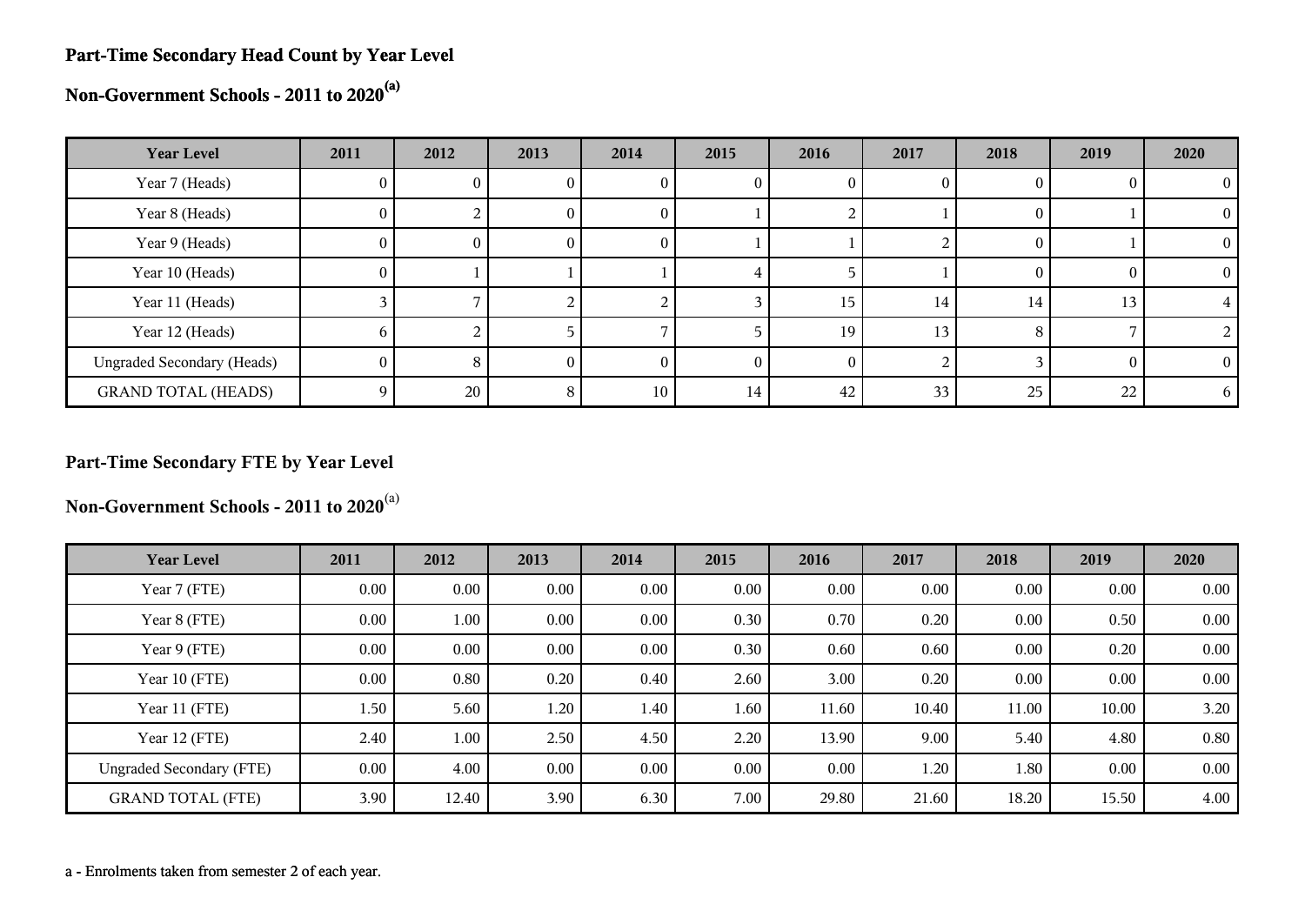#### **Part-Time Aboriginal Secondary Head Count by Year Level**

**Public and Non-Government Schools - 2011 to 2020(a)**

| <b>Year Level</b>                 | 2011           | 2012     | 2013 | 2014         | 2015     | 2016            | 2017 | 2018   | 2019 | 2020     |
|-----------------------------------|----------------|----------|------|--------------|----------|-----------------|------|--------|------|----------|
| Year 7 (Heads)                    | 0              | U.       |      | U            | U        | O               |      |        |      | $\theta$ |
| Year 8 (Heads)                    |                | U.       | O.   | <sub>0</sub> |          | O               |      | $_{0}$ |      | $\theta$ |
| Year 9 (Heads)                    |                | $\theta$ |      | <sub>0</sub> | $\theta$ |                 | 0    | $_{0}$ |      | $\Omega$ |
| Year 10 (Heads)                   |                |          |      |              |          |                 |      |        |      |          |
| Year 11 (Heads)                   | 11             | 10       | h.   | 8            | 8        |                 |      |        |      |          |
| Year 12 (Heads)                   | 11             |          | h.   |              |          |                 |      | h      |      |          |
| <b>Ungraded Secondary (Heads)</b> | $\overline{0}$ | 12       |      |              |          |                 |      |        |      | $\theta$ |
| <b>GRAND TOTAL (HEADS)</b>        | 26             | 27       | 20   | 34           | 17       | 13 <sub>1</sub> |      | 10     | 10   | 6.       |

#### **Part-Time Aboriginal Secondary FTE by Year Level**

**Public and Non-Government Schools - 2011 to 2020**(a)

| <b>Year Level</b>               | 2011  | 2012     | 2013     | 2014  | 2015 | 2016 | 2017 | 2018     | 2019     | 2020 |
|---------------------------------|-------|----------|----------|-------|------|------|------|----------|----------|------|
| Year 7 (FTE)                    | 0.00  | $0.00\,$ | $0.00\,$ | 0.00  | 0.00 | 0.00 | 0.00 | 0.00     | 0.00     | 0.00 |
| Year 8 (FTE)                    | 0.20  | $0.00\,$ | 0.00     | 2.20  | 0.40 | 0.00 | 0.00 | 0.00     | 0.00     | 0.00 |
| Year 9 (FTE)                    | 0.60  | $0.00\,$ | 1.10     | 2.80  | 0.00 | 0.70 | 0.00 | 0.00     | 0.00     | 0.00 |
| Year 10 (FTE)                   | 0.80  | 0.60     | 3.10     | 2.10  | 2.00 | 0.60 | 0.50 | $0.00\,$ | 0.00     | 0.00 |
| Year 11 (FTE)                   | 6.40  | 6.40     | 3.35     | 3.45  | 3.70 | 1.65 | 1.60 | 1.60     | 5.00     | 0.80 |
| Year 12 (FTE)                   | 5.80  | 1.10     | 3.40     | 3.20  | 0.72 | 2.00 | 0.95 | 4.00     | 2.20     | 3.00 |
| <b>Ungraded Secondary (FTE)</b> | 0.00  | 4.40     | 0.75     | 2.25  | 0.75 | 1.50 | 0.75 | $0.00\,$ | $0.00\,$ | 0.00 |
| <b>GRAND TOTAL (FTE)</b>        | 13.80 | 12.50    | 11.70    | 16.00 | 7.57 | 6.45 | 3.80 | 5.60     | 7.20     | 3.80 |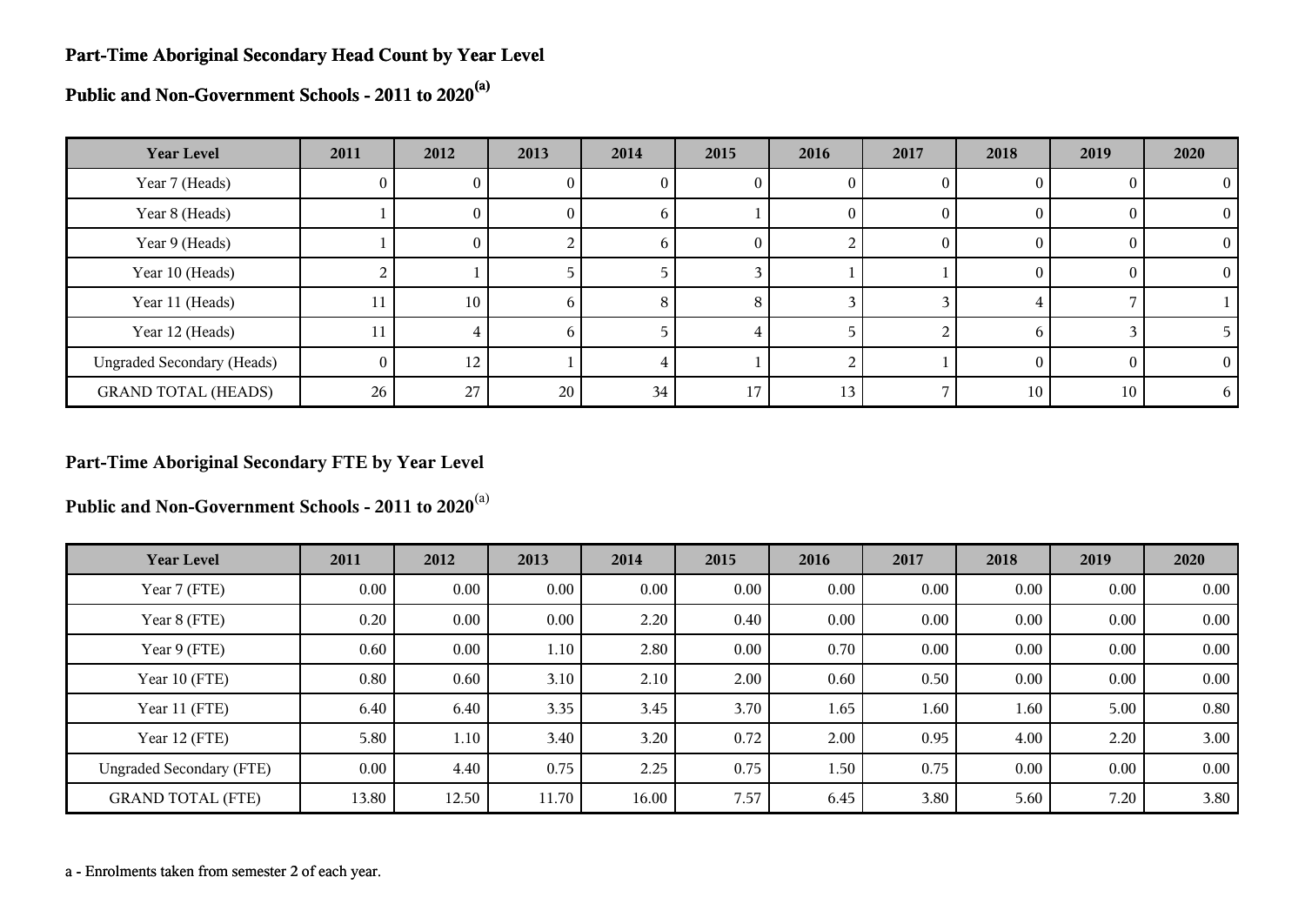#### **Part-Time Aboriginal Secondary Head Count by Year Level**

# **Public Schools - 2011 to 2020(a)**

| <b>Year Level</b>                 | 2011 | 2012 | 2013 | 2014 | 2015 | 2016     | 2017 | 2018     | 2019 | 2020 |
|-----------------------------------|------|------|------|------|------|----------|------|----------|------|------|
| Year 7 (Heads)                    |      |      |      |      |      |          |      |          |      |      |
| Year 8 (Heads)                    |      |      | U    |      |      | O        |      |          |      |      |
| Year 9 (Heads)                    |      | U    |      |      |      |          |      |          |      |      |
| Year 10 (Heads)                   |      |      |      |      |      | $\theta$ |      | $\theta$ | O    |      |
| Year 11 (Heads)                   | 11   |      | n    | ົ    | 8    |          |      |          |      |      |
| Year 12 (Heads)                   |      |      | n    |      |      |          |      |          |      |      |
| <b>Ungraded Secondary (Heads)</b> | 0.   |      |      |      |      |          |      | $\Omega$ | £    |      |
| <b>GRAND TOTAL (HEADS)</b>        | 26   | 18   | 19   | 34   | 13   | 10       |      | 8        | 8    |      |

#### **Part-Time Aboriginal Secondary FTE by Year Level**

**Public Schools - 2011 to 2020**(a)

| <b>Year Level</b>               | 2011     | 2012     | 2013     | 2014  | 2015 | 2016 | 2017 | 2018 | 2019     | 2020 |
|---------------------------------|----------|----------|----------|-------|------|------|------|------|----------|------|
| Year 7 (FTE)                    | $0.00\,$ | $0.00\,$ | $0.00\,$ | 0.00  | 0.00 | 0.00 | 0.00 | 0.00 | 0.00     | 0.00 |
| Year 8 (FTE)                    | 0.20     | $0.00\,$ | $0.00\,$ | 2.20  | 0.40 | 0.00 | 0.00 | 0.00 | 0.00     | 0.00 |
| Year 9 (FTE)                    | 0.60     | $0.00\,$ | 1.10     | 2.80  | 0.00 | 0.70 | 0.00 | 0.00 | 0.00     | 0.00 |
| Year 10 (FTE)                   | 0.80     | 0.60     | 2.90     | 2.10  | 0.00 | 0.00 | 0.50 | 0.00 | $0.00\,$ | 0.00 |
| Year 11 (FTE)                   | 6.40     | 5.60     | 3.35     | 3.45  | 3.70 | 1.05 | 1.60 | 1.60 | 3.80     | 0.80 |
| Year 12 (FTE)                   | 5.80     | 1.10     | 3.40     | 3.20  | 0.52 | 1.20 | 0.95 | 2.40 | 2.20     | 2.80 |
| <b>Ungraded Secondary (FTE)</b> | $0.00\,$ | 0.40     | 0.75     | 2.25  | 0.75 | 1.50 | 0.75 | 0.00 | 0.00     | 0.00 |
| <b>GRAND TOTAL (FTE)</b>        | 13.80    | 7.70     | 11.50    | 16.00 | 5.37 | 4.45 | 3.80 | 4.00 | 6.00     | 3.60 |

a - Enrolments taken from semester 2 of each year.